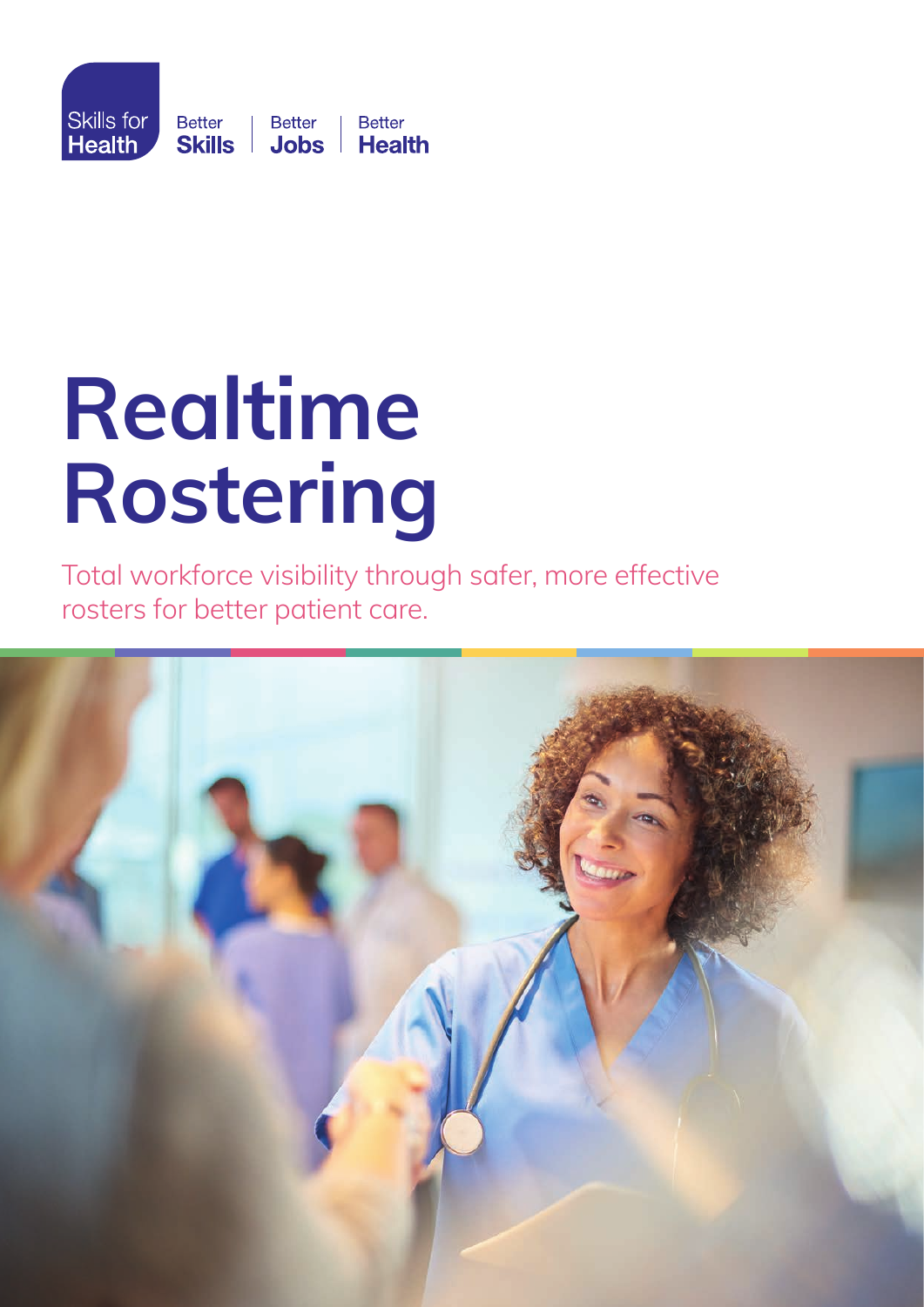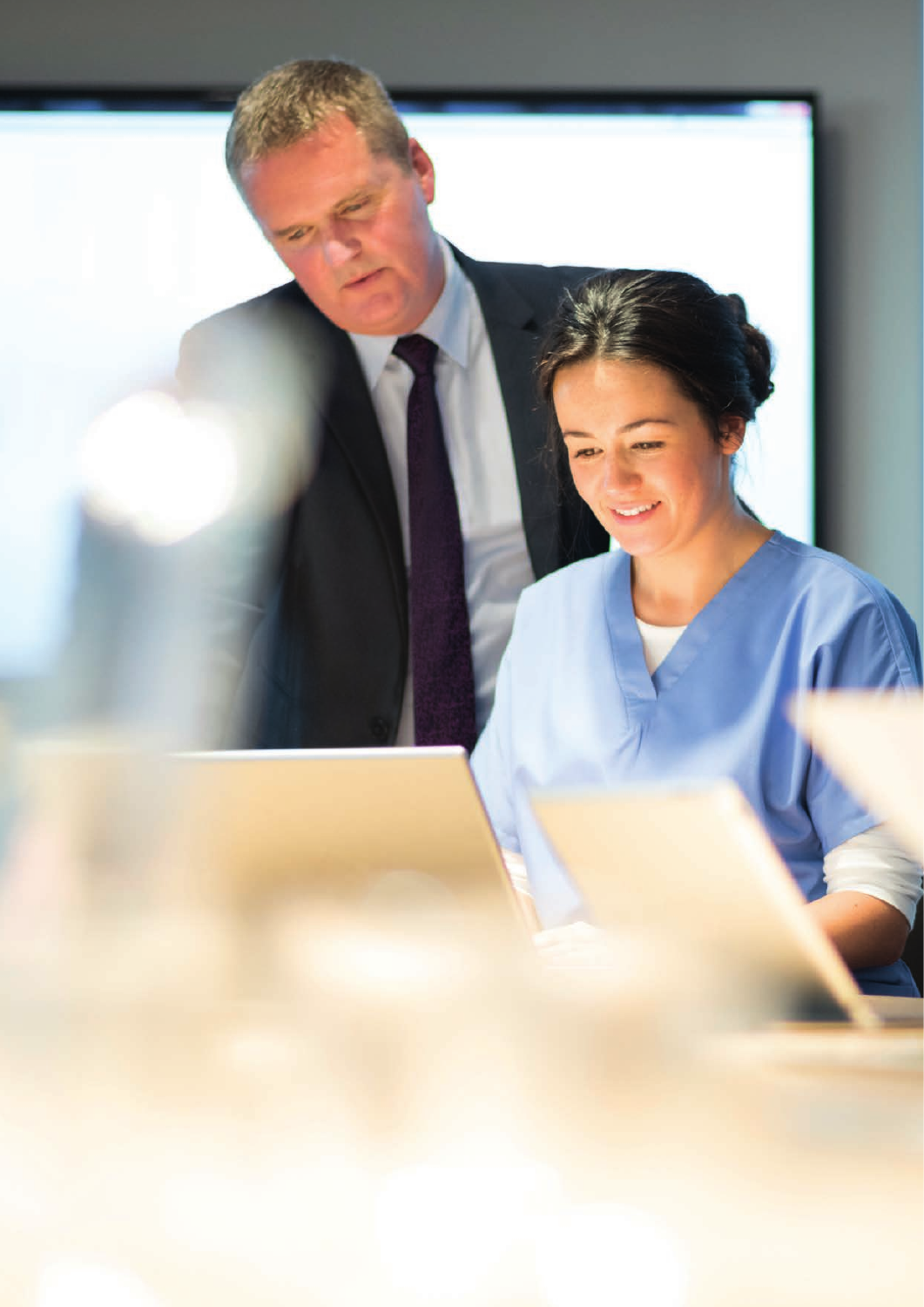## **Flexible and integrated eRostering for health and care**

In health and care organisations of every size it's vitally important that the right people are in the right place at the right time. A roster that allows you to ensure safe staff levels are maintained at all times is key to delivering high-quality patient care, at a cost that is right for you.

Realtime Rostering is the multi-professional rostering solution specifically designed to meet the challenging needs of the UK health sector. It enables organisations to plan and deliver services with the best combination of skilled people working as needed, whilst providing the opportunity to flex as patient demand changes.

Developed by healthcare specialists, Skills for Health, this easy to administer platform incorporates a wide range of additional functionality, including ESR integration, scheduled events and compliance monitoring against the European Working Time Directives (EWTD) and junior doctors' contract (both new deal and 2016 terms and conditions). Through our carefully selected partner, our solution is complemented by award-winning bank staff app, Patchwork.

Easy to implement, easy to use and developed to integrate seamlessly with your existing systems, Realtime Rostering is the unified workforce management system designed to keep your staff organised and your organisation optimised.

*We found Realtime to be very good value and it has the potential to save us money in the long run. It is also a real time-saver and so easy to navigate; the response across the organisation has been really positive.*

#### **Iain Elrick**

Project Manager for Workforce Planning and Redesign, NHS Grampian

### Top reasons to choose Realtime Rostering

### Easy to use

From day one we will work with you to get Realtime Rostering up and running smoothly and quickly, including ESR integration for Agenda for Change staff. Realtime is easy to use, designed to be user-friendly and intuitive, your staff will find it simple too.



### Total workforce visibility

Realtime is perfectly suited for multiprofessional rostering, suitable for any and all staff groups, so you can easily roster all your people in one platform with no hassle. This includes locum and bank staff, thanks to our partnership with Patchwork. With a simple all-in-one solution, you can easily minimise the risk of errors and save unnecessary admin time.



### Cost effective

As a not-for-profit organisation, we believe every healthcare organisation should have access to a rostering platform that doesn't break the bank. That's why we ensure Realtime Rostering is the most costeffective solution available, meaning you can reap the rewards before you've even started using it.



### Make your data work

Realtime Rostering generates meaningful reports which can be extracted, analysed and interpreted to identify previously hidden gaps, inefficiencies or waste. We will work with you to get the most out of your data, so you can take steps to improve clinical service, patient outcomes and overall efficiency.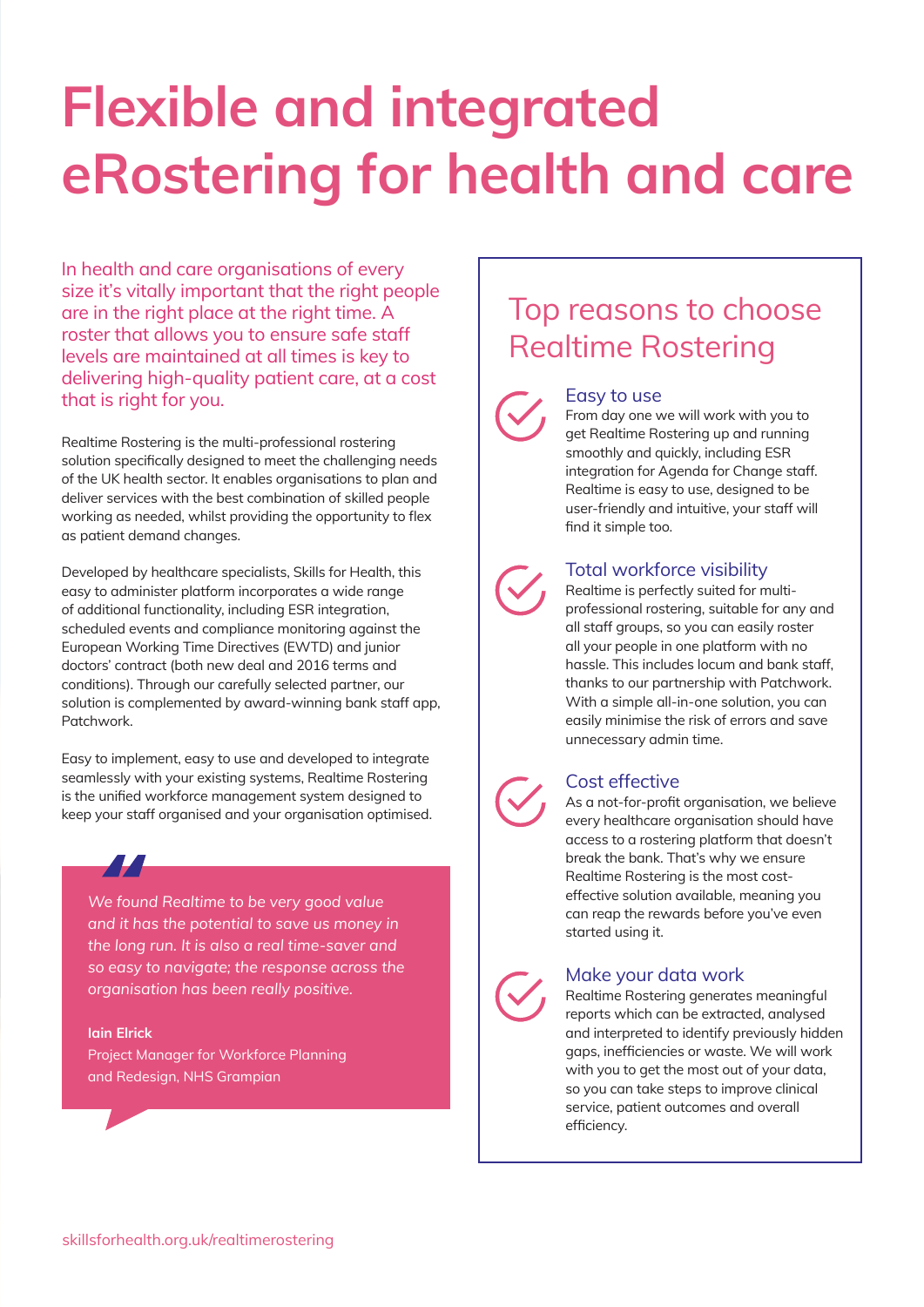### **Expertise**  you can trust

Skills for Health formed in 2002 as the sector skills council to support the development of the UK's healthcare workforce.

For almost 20 years, that has remained our focus and we have worked with NHS organisations and private healthcare providers throughout the UK. We are the trusted provider of rostering solutions, elearning, compliance and skills development, consultancy, healthcare insight and research, apprenticeship support, and standards and frameworks.

Skills for Health is part of the Workforce Development Trust, a not-for-profit organisation committed to improving people development in the sectors it serves. Other organisations within the Trust include Skills for Justice, SFJ Awards and People 1st International.



### **Partnerships** that work for you

We work with carefully selected partners who share the same common values as us, to support the UK's healthcare sector with a comprehensive solution for better. more effective rostering.

Patchwork is an HSJ award-winning workforce solution built in partnership with Chelsea and Westminster NHS Trust. It is backed by The British Medical Journal and works with over a dozen NHS Trusts across the country. Patchwork's digital solution helps save NHS organisations millions by connecting them to a growing marketplace of locum doctors. This removes the reliance and spend on locum agencies, grows staff banks and improves locums' experience of flexible bank working. Patchwork saves money, time and energy which can be better spent on patient care. **www.patchwork.health**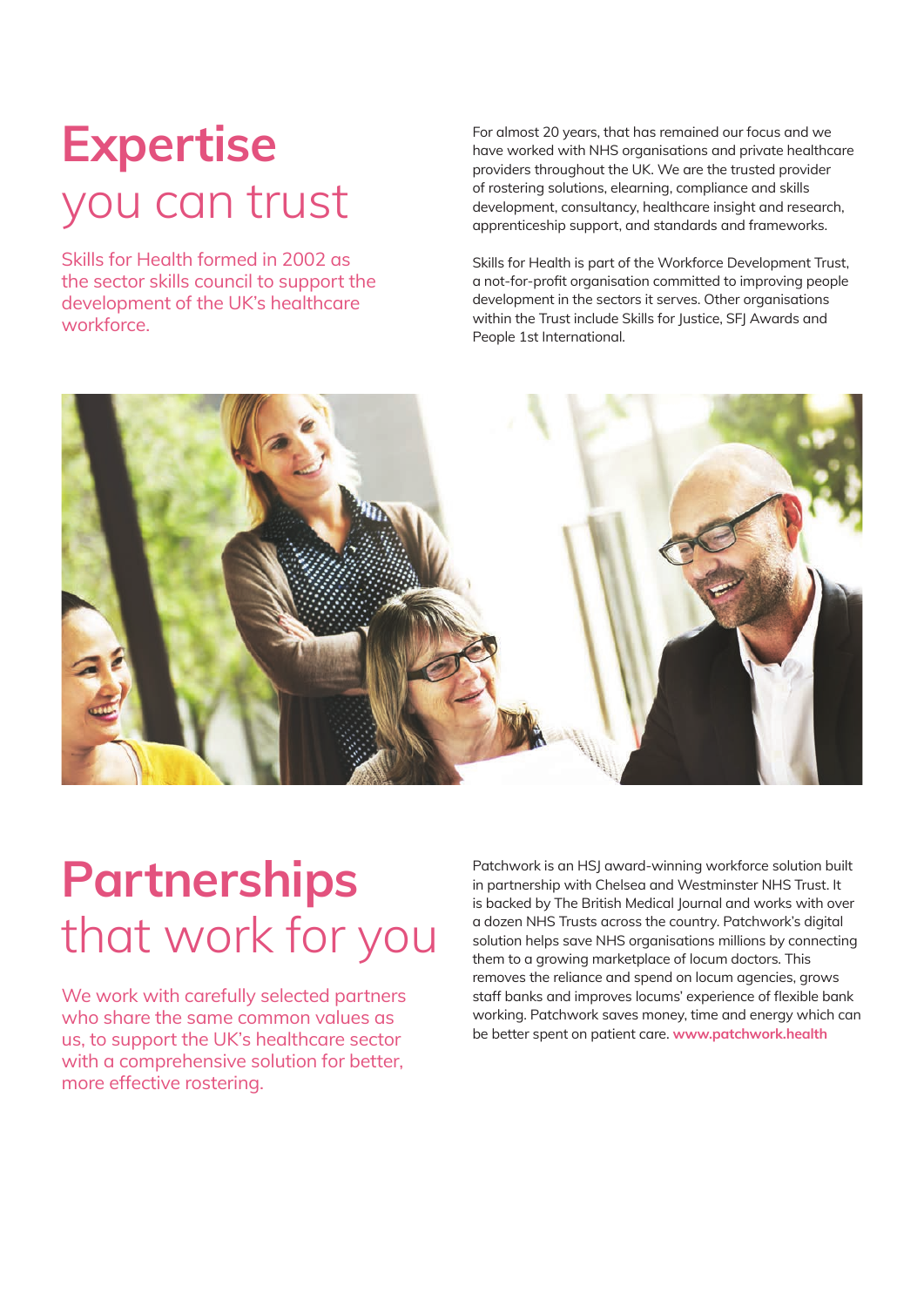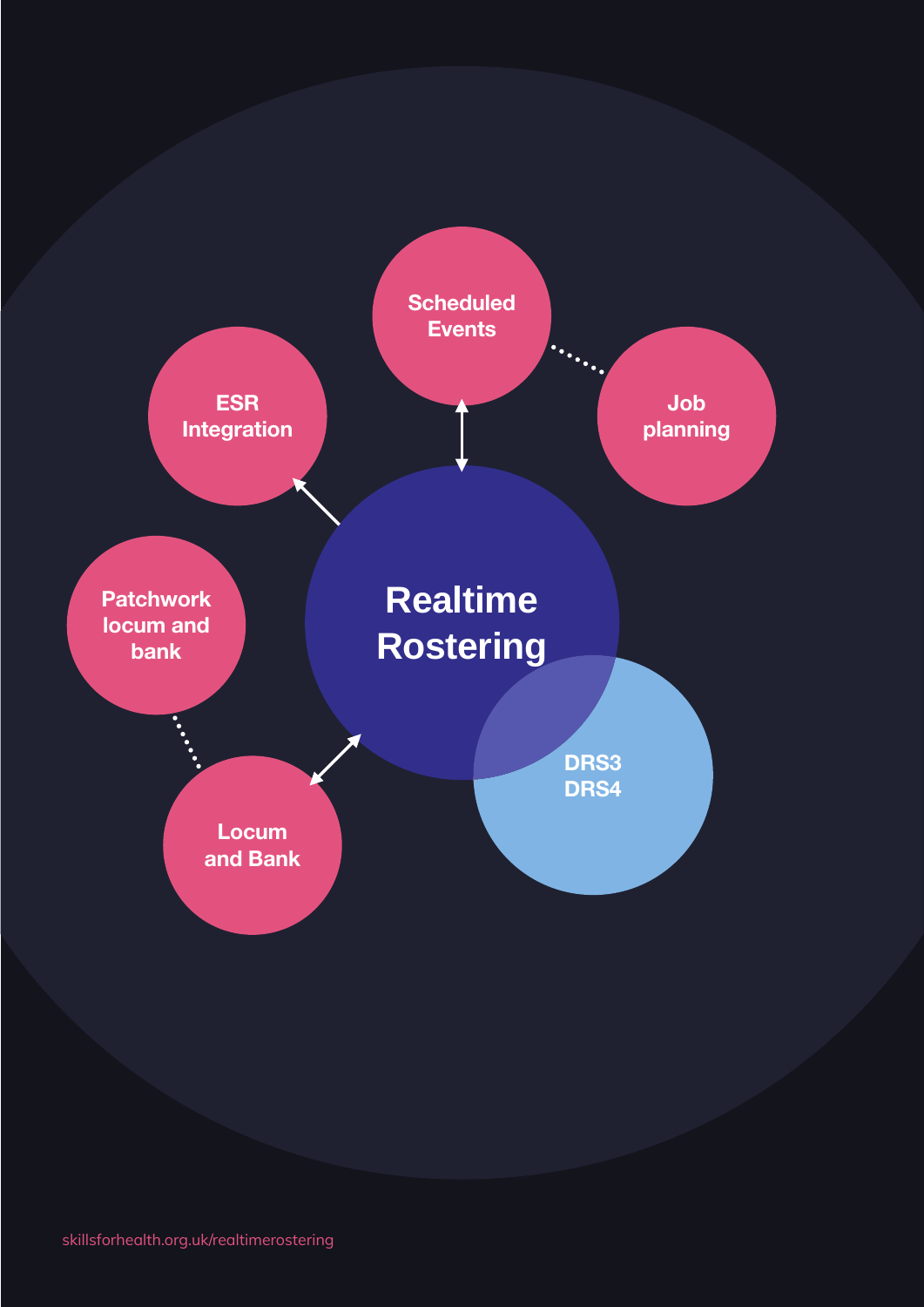# A quick **overview**

### Realtime Rostering - roster any staff group

Convert rota patterns into operational rosters: roster any staff group based on their fixed working pattern. Easily convert junior doctors' rolling rotas into operational rosters so you can quickly see who is on duty at any time. Or build a new operational roster for your requirements.

Ward nurse rostering: our easy to use ward rostering interface will produce weekly nursing rosters to ensure that all duties are covered.

Staff rostering: create simple, effective rosters for any staff group, ensuring you have the right people in the right place at

the right time, and total workforce visibility.

Service cover rules: build both simple and complex cover rules, ensuring you can meet your safe staffing requirements.

Swap and leave management: everything you need to manage leave and swap requests quickly and easily without compromising service levels, as well as managing leave allowances for all staff groups.

Contract and EWTD compliance: peace of mind for compliance with the EWTD and any other contractual rules, even where staff have swapped duties.

Trace working hours: keep a running count of hourly-based staff, monitor for any variances and ensure they are paid correctly.

Real-time visibility: provide everyone across the organisation with a real-time view of who is on duty in any area at any time.

Self-service: help improve work/life balance with the selfservice portal to show availability and allow the selection of shift preferences by staff, whilst also ensuring rosters meet service-cover rules.

Reports: extract a wealth of information for easy analysis and reporting, helping you plan for the future, improve effectiveness and save money.

Fully auditable: all changes are fully auditable against the planned roster, including when the changes were made and who by.

Access from anywhere: our cloud-based self-service can be accessed from any device, making it easy for busy staff to access rosters and manage requests whilst on the move.

### Doctors' rostering system (DRS 3 and 4)

Our doctors' rostering system is fully compliant with contractual arrangements throughout the UK. England are covered under the new 2016 junior doctors' contract (DRS4) and Scotland, Wales and Northern Ireland are covered under the New Deal contract (DRS3). Some exceptions apply.

Rota patterns: design rota patterns for junior doctors to ensure that specialities are safely staffed throughout the week.

EWTD compliance: ensure all requirements of the legislation are met, including rest requirements, and flag up where and why any patterns fail.

Monitoring: monitor all elements against the new deal contract and ensure compliance.

Guardian of Safe Working dashboard: under the 2016 contract, provide your guardians with a Trust-wide view of exception reports and hotspots against specialities or specific rotas. Export the data into Excel for further analysis or to produce payroll reports for additional hours worked.

Calculate pay: calculate pay banding under the New Deal contract and calculate pay under the 2016 contract including rostered hours, out-of-hours premium and availability allowance.

Exception reporting: junior doctors under the 2016 contract can submit exception reports directly to educational or clinical supervisors for response and action.

### Events planner

Manage scheduled activity: easily manage scheduled activity with a real-time view of events including training and work assignments.

Multi-professional events: with Realtime you'll be able to manage complex events quickly and easily, showing the many staff and roles that contribute to ensure successful delivery.

Consultant job plans: easily assign consultants to events on a recurrent basis based on agreed job plans and report on the delivery of programmed activities.

The right person for the event: make sure that complex events are covered by staff with the right skills. Improve training opportunities by matching staff with events which support their development plans.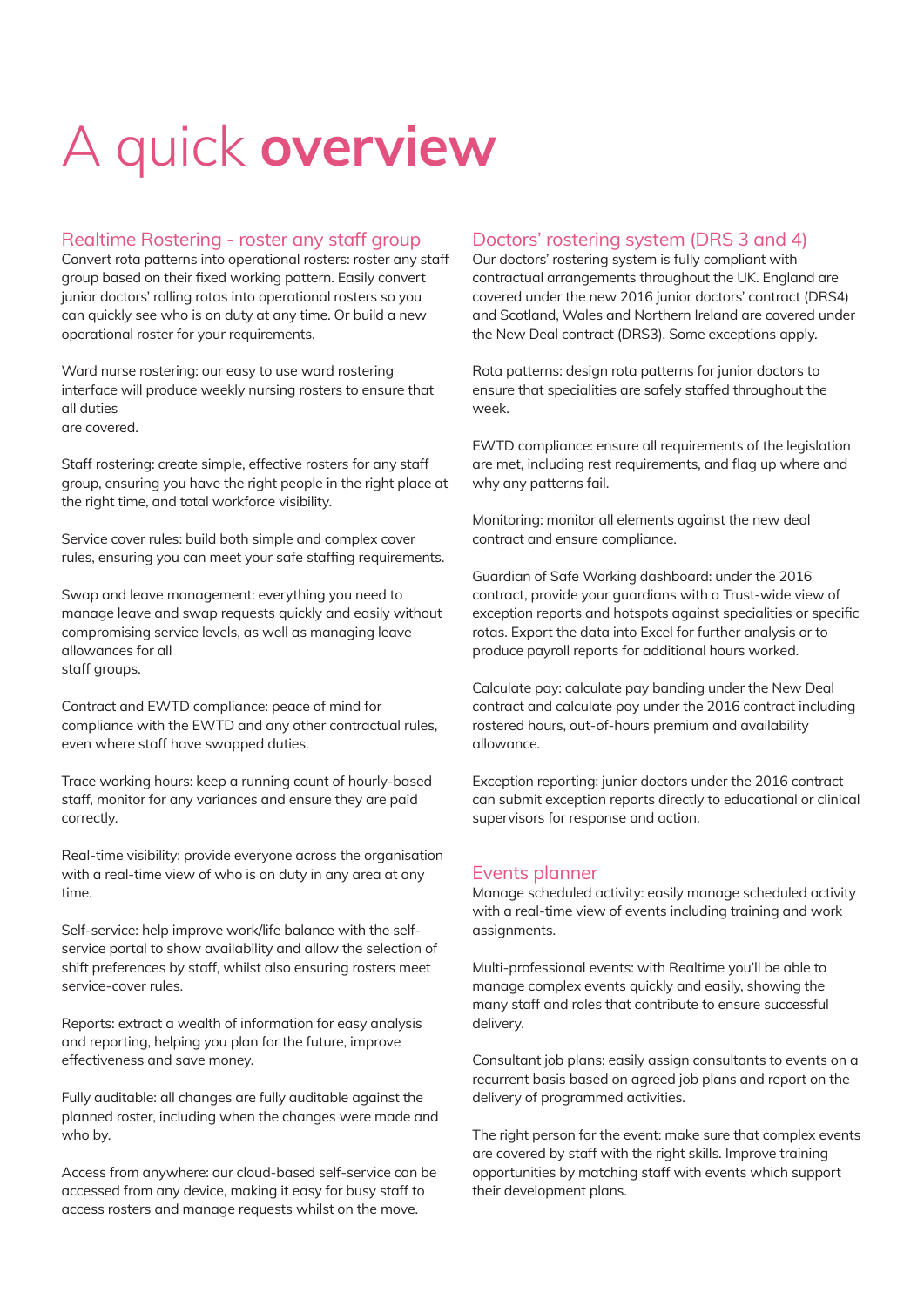

*We have used Realtime Rostering over the last three years within a busy district general hospital in Scotland.* 

 $\boldsymbol{H}$ 

*We were extremely well supported by the Skills for Health team as we got used to using the system for managing our rota. It has been a fruitful transition that has enabled much more accuracy in managing our medical workforce, logging sickness and other leave while being transparent and accessible from any digital platform.*

#### **William Rutherford** Consultant Physician, NHS Highlands

#### **Integrations**

Bank and agency: already using a bank, agency or locum system? Realtime integrates with third party systems, including that of our chosen partner Patchwork, to automatically pass across duties or events that need cover. Once filled, the information is fed back into Realtime making sure you have everything in one place.

NHS Electronic Staff Record (ESR): payroll and absence interfaces between Realtime and ESR eliminate the need to duplicate data in different systems. If you are using another HR or payroll system Realtime can talk to most or we can develop bespoke integrations.

#### Locum and bank cover

Monitor requirements: through Realtime you can easily highlight the duties or events needing cover, the reasons why, cost them and provide reports at both departmental and organisational level.

Publicise to internal staff: improve continuity of service by informing your existing staff of locum and bank requirements and reduce the need for expensive external agencies.